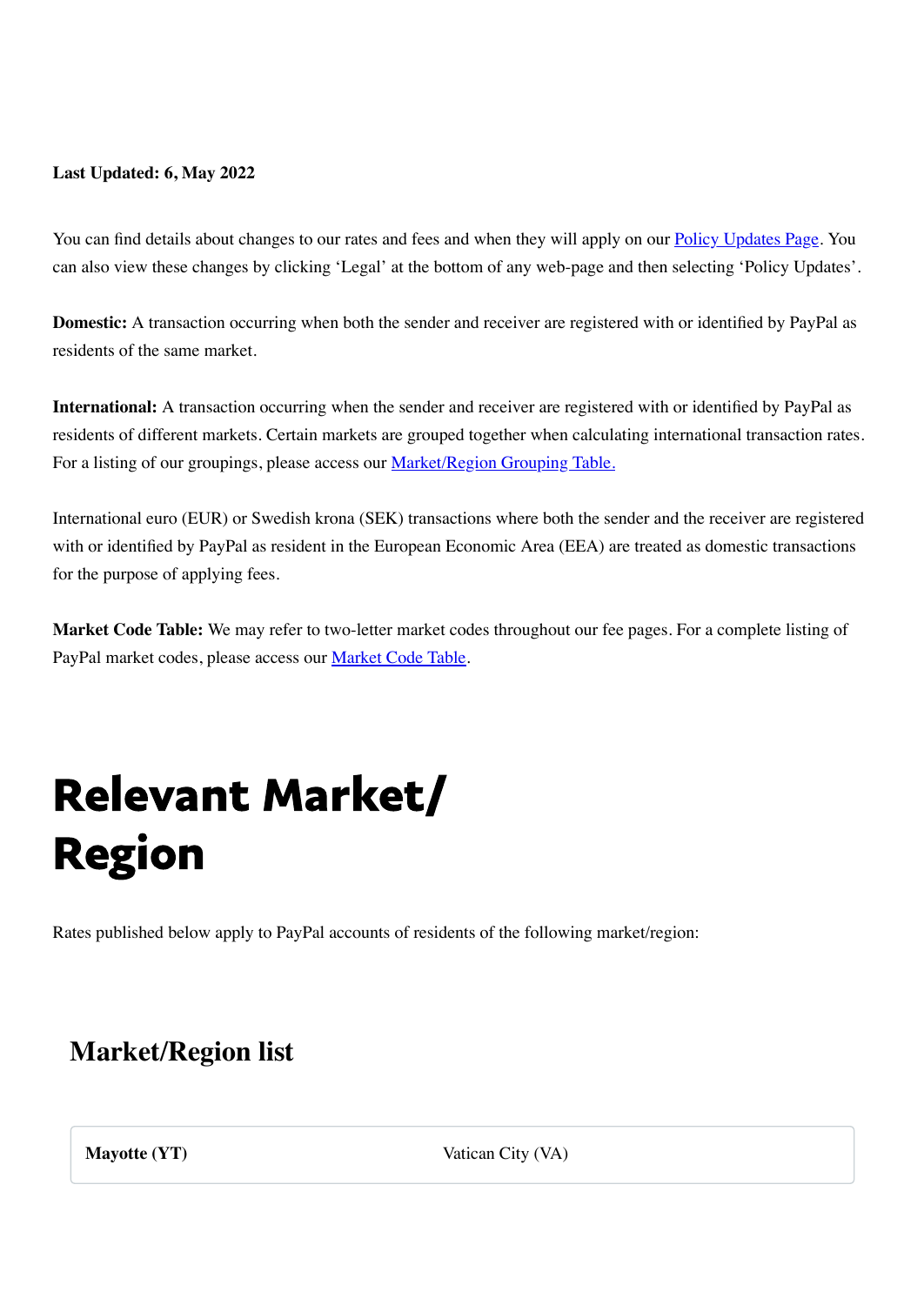# Buying with PayPal

It's free to use PayPal to pay for a purchase or any other type of commercial transaction unless it involves a currency conversion.

### **Online or in-store**

**Rate**

**No Fee (when no [currency conversion](#page-4-0) is involved)**

## Sending money

When you send money (initiated from the "Friends and Family" tab of the "Send Money" flow) to friends and family without making an underlying commercial transaction (that is, the payment is not for the purchase of goods or services or for making any other commercial transaction), we call that a "personal transaction".

The rates relating to personal transactions are set out below.

### **Sending domestic personal transactions**

**Rate**

**No fee (when no [currency conversion i](#page-4-0)s involved)**

### **Sending international personal transactions**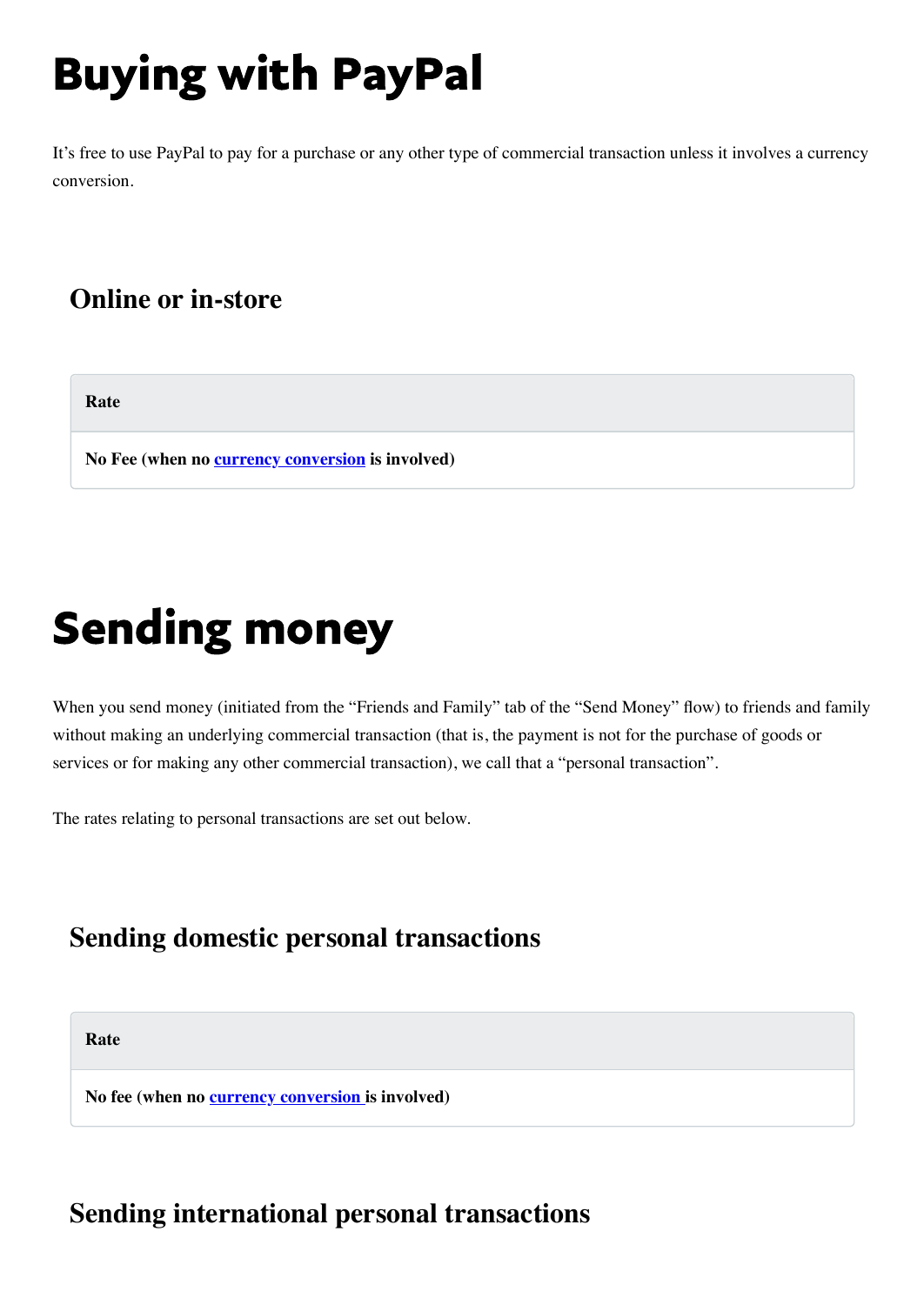| Market of recipient's address                                                            | Rate                                                                                                            |
|------------------------------------------------------------------------------------------|-----------------------------------------------------------------------------------------------------------------|
| <b>European Economic Area</b><br>When transaction currency is EUR<br>$\bullet$<br>or SEK | No fee (when no currency conversion is involved)                                                                |
| Any other market/region                                                                  | 5.00% of the transaction amount<br>The minimum fee is 1.99 EUR and the maximum fee is<br>$\bullet$<br>3.99 EUR. |

**Fees charged in different currencies for sending payments:** We will collect the fee from balance in the currency in which the fee is payable. To do this, we may need to convert the fee amount from your [sending balance into the currency in which the fee is payable, in which case the fees for](#page-5-0) "Conversions in all other cases" also apply.

### **Receiving personal transactions**

**Rate**

**No fee (when no [currency conversion](#page-4-0) is involved)**

### PayPal Payouts

PayPal Payouts (which includes the service formerly known as Mass Pay) allows you to easily send payments to multiple recipients at once. We charge you a fee for each payment you send using PayPal Payouts. The fee is based on the type of payment and currency in which it is sent.

### **Sending PayPal Payouts**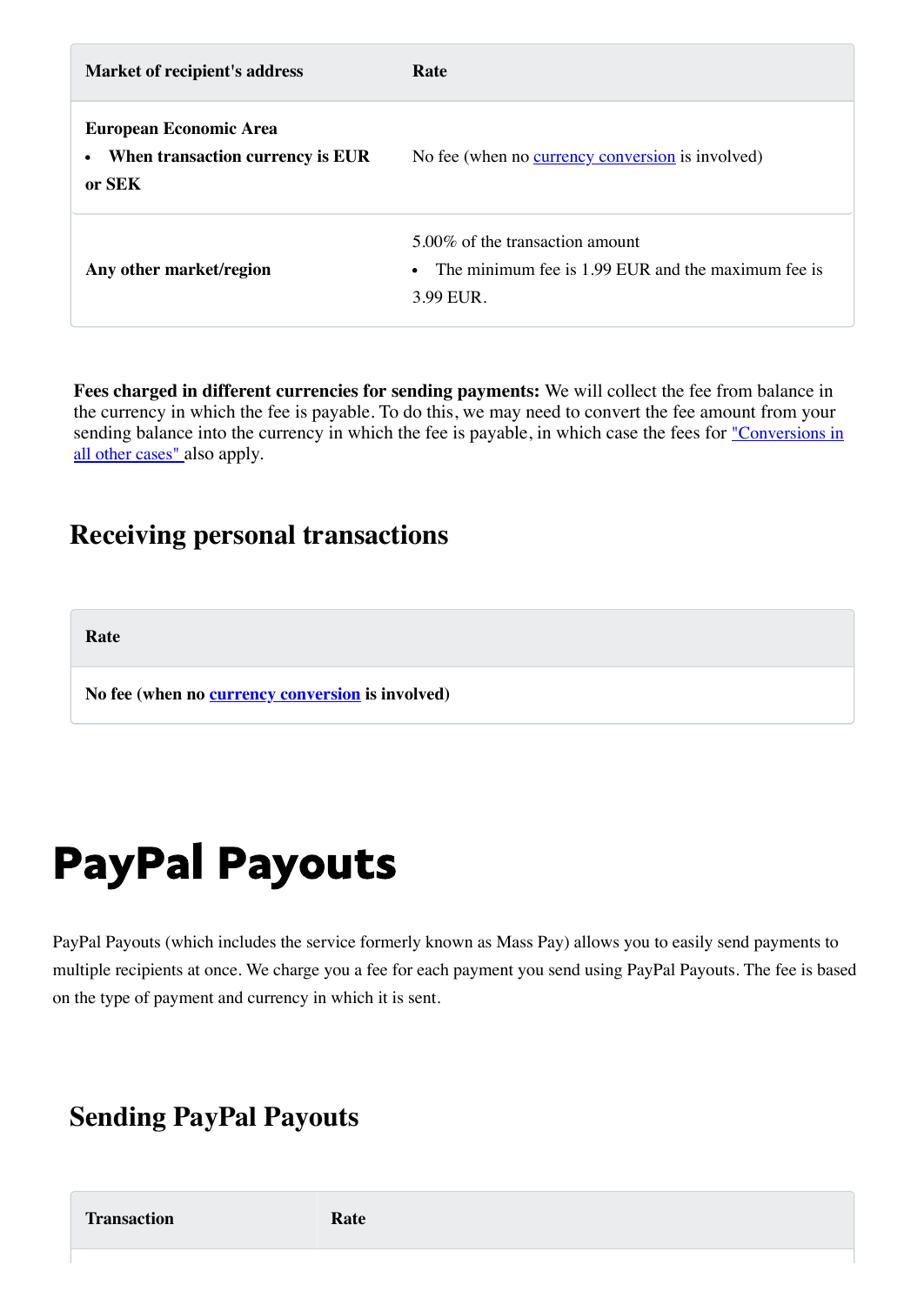| <b>Transaction</b>                                  | Rate                                                                                      |
|-----------------------------------------------------|-------------------------------------------------------------------------------------------|
| <b>Domestic PayPal Payouts</b>                      | 2% of total transaction amount (not to exceed the domestic maximum<br>fee cap below)      |
| <b>Other International PayPal</b><br><b>Payouts</b> | 2% of total transaction amount (not to exceed the international<br>maximum fee cap below) |

### <span id="page-3-0"></span>**Maximum fee cap for PayPal Payouts**

Based on payment currency:

| <b>Currency</b>          | <b>Domestic Maximum Fee Cap</b> | <b>International Maximum Fee Cap</b> |
|--------------------------|---------------------------------|--------------------------------------|
| <b>Australian dollar</b> | 16.00 AUD                       | 100.00 AUD                           |
| <b>Brazilian real</b>    | 24.00 BRL                       | 150.00 BRL                           |
| <b>Canadian dollar</b>   | 14.00 CAD                       | 90.00 CAD                            |
| <b>Czech koruna</b>      | 280.00 CZK                      | 1700.00 CZK                          |
| <b>Danish krone</b>      | 84.00 DKK                       | 500.00 DKK                           |
| <b>Euro</b>              | <b>12.00 EUR</b>                | <b>70.00 EUR</b>                     |
| <b>Hong Kong dollar</b>  | 110.00 HKD                      | 660.00 HKD                           |
| <b>Hungarian forint</b>  | 3080.00 HUF                     | 18,500.00 HUF                        |
| Israeli new shekel       | 50.00 ILS                       | 320.00 ILS                           |
| Japanese yen             | 1200.00 JPY                     | 8000.00 JPY                          |
| Malaysian ringgit        | 50.00 MYR                       | 300.00 MYR                           |
| <b>Mexican peso</b>      | 170.00 MXN                      | 1080.00 MXN                          |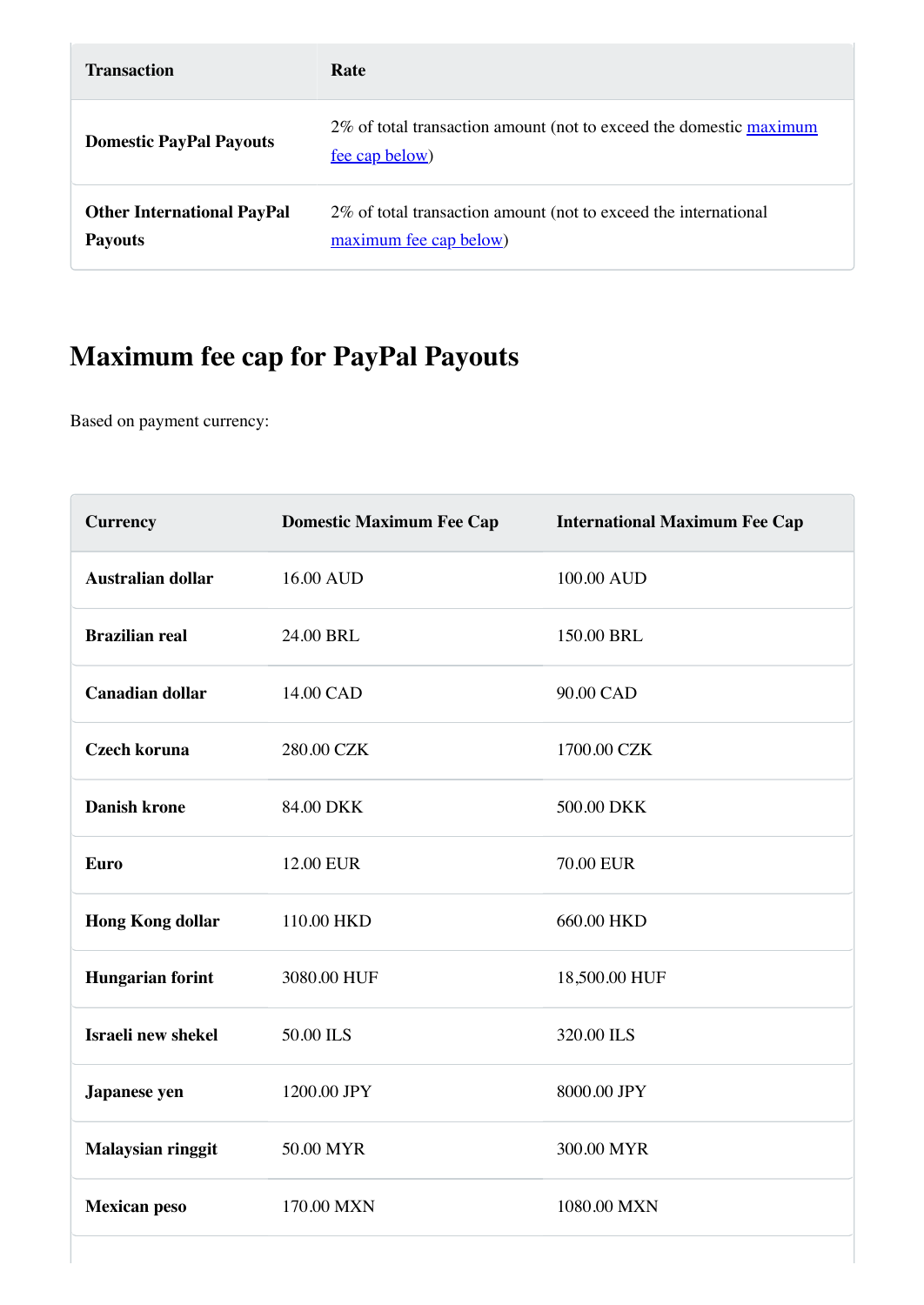| <b>Currency</b>           | <b>Domestic Maximum Fee Cap</b> | <b>International Maximum Fee Cap</b> |
|---------------------------|---------------------------------|--------------------------------------|
| <b>New Taiwan dollar</b>  | 440.00 TWD                      | 2700.00 TWD                          |
| <b>New Zealand dollar</b> | 20.00 NZD                       | 120.00 NZD                           |
| Norwegian krone           | 90.00 NOK                       | 540.00 NOK                           |
| <b>Philippine peso</b>    | 640.00 PHP                      | 3800.00 PHP                          |
| <b>Polish zloty</b>       | 46.00 PLN                       | 280.00 PLN                           |
| <b>Russian ruble</b>      | 480.00 RUB                      | 2800.00 RUB                          |
| <b>Singapore dollar</b>   | 20.00 SGD                       | 120.00 SGD                           |
| <b>Swedish krona</b>      | 100.00 SEK                      | 640.00 SEK                           |
| <b>Swiss franc</b>        | 16.00 CHF                       | 100.00 CHF                           |
| Thai baht                 | 460.00 THB                      | 2800.00 THB                          |
| <b>UK</b> pounds sterling | 10.00 GBP                       | 60.00 GBP                            |
| <b>US</b> dollar          | 14.00 USD                       | 90.00 USD                            |

## <span id="page-4-0"></span>Currency Conversions

For information about how we convert currency, please see the <u>[user agreement](https://www.www.paypal.com/va/webapps/mpp/ua/useragreement-full?locale.x=en_VA#currency-conversion1)</u>.

Please access the Currency Converter tool below to indicate the applicable rate that may apply to your transaction. Any rates shown are subject to change based on time and date of the completed transaction.

[Currency Converter Tool](https://www.paypal.com/va/smarthelp/article/faq1976)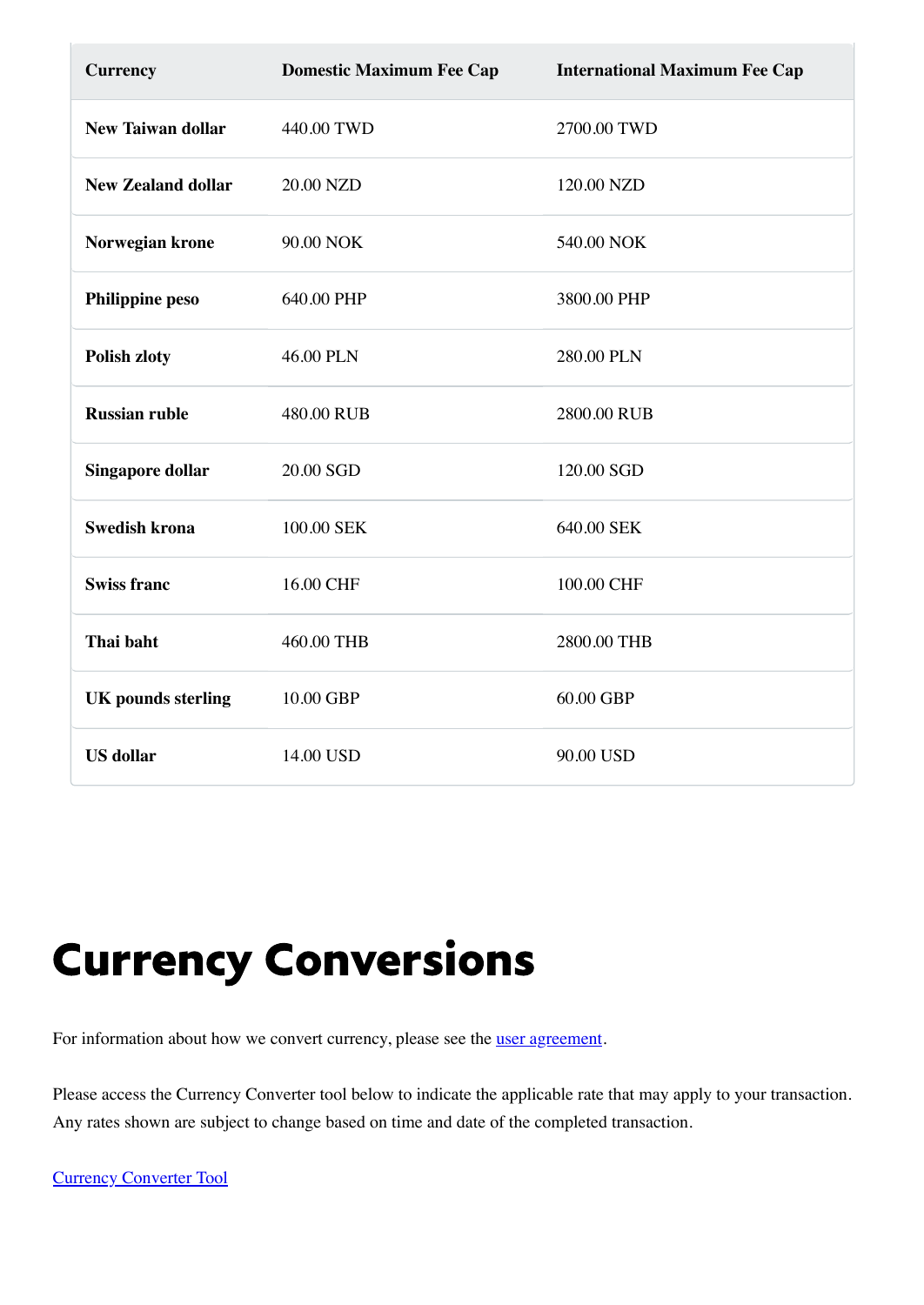#### **Converting balance for a business account and transactions for which a receiver has agreed to bear the currency conversion**

<span id="page-5-0"></span>**Rate**

**3.0% above the base exchange rate**

### Other Customer Fees

Included below are fees associated with events, requests, or actions that may happen when you use your account.

### **Other Fees**

| <b>Activity</b>                                           | <b>Description</b>                                                                                                                                                                                                                                                                  | Rate                                                                                        |
|-----------------------------------------------------------|-------------------------------------------------------------------------------------------------------------------------------------------------------------------------------------------------------------------------------------------------------------------------------------|---------------------------------------------------------------------------------------------|
| <b>Bank Return</b><br>on Transfer out<br>of PayPal        | This fee is charged when a transfer out of PayPal is attempted by a<br>user and it fails because incorrect bank account information or<br>delivery information is provided.                                                                                                         | 3.00 EUR                                                                                    |
| <b>Credit Card</b><br>and Debit Card<br>$Confirmation(s)$ | Some users, in order to increase their sending limit or as PayPal<br>may determine, may be charged a credit card and debit card link<br>and confirmation fee. This amount will be refunded when you<br>successfully complete the credit card or debit card verification<br>process. | See Credit<br><b>Card and Debit</b><br><b>Card Link and</b><br>Confirmation<br>Table below. |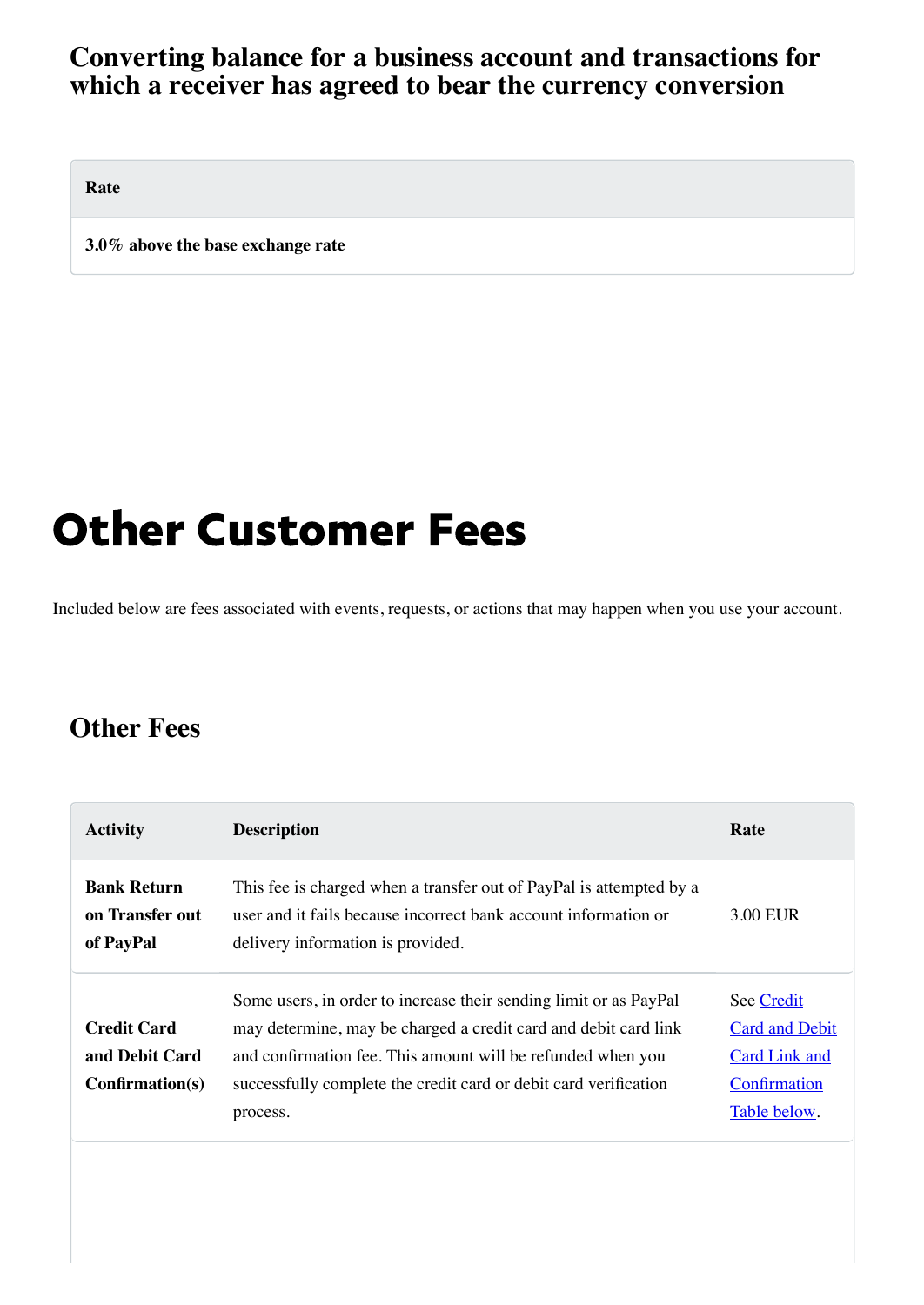<span id="page-6-0"></span>

| <b>Activity</b>                  | <b>Description</b>                                                                                                                                                                                                                                                   | Rate                    |
|----------------------------------|----------------------------------------------------------------------------------------------------------------------------------------------------------------------------------------------------------------------------------------------------------------------|-------------------------|
| <b>Records</b><br><b>Request</b> | This fee will apply for requests of information relating to why we<br>had reasonable justification to refuse your payment order. We will<br>not charge you for records requested in connection with your<br>good-faith assertion of an error in your PayPal account. | 12.00 EUR<br>(per item) |

### **Credit Card and Debit Card Link and Confirmation Table**

| <b>Currency</b>          | Rate            |
|--------------------------|-----------------|
| <b>Australian dollar</b> | <b>2.00 AUD</b> |
| <b>Brazilian real</b>    | <b>4.00 BRL</b> |
| <b>Canadian dollar</b>   | 2.45 CAD        |
| <b>Czech koruna</b>      | 50.00 CZK       |
| <b>Danish krone</b>      | 12.50 DKK       |
| <b>Euro</b>              | <b>1.50 EUR</b> |
| <b>Hong Kong dollar</b>  | 15.00 HKD       |
| <b>Hungarian forint</b>  | 400.00 HUF      |
| Israeli new shekel       | 8.00 ILS        |
| Japanese yen             | 200.00 JPY      |
| Malaysian ringgit        | Not Applicable  |
| <b>Mexican peso</b>      | 20.00 MXN       |